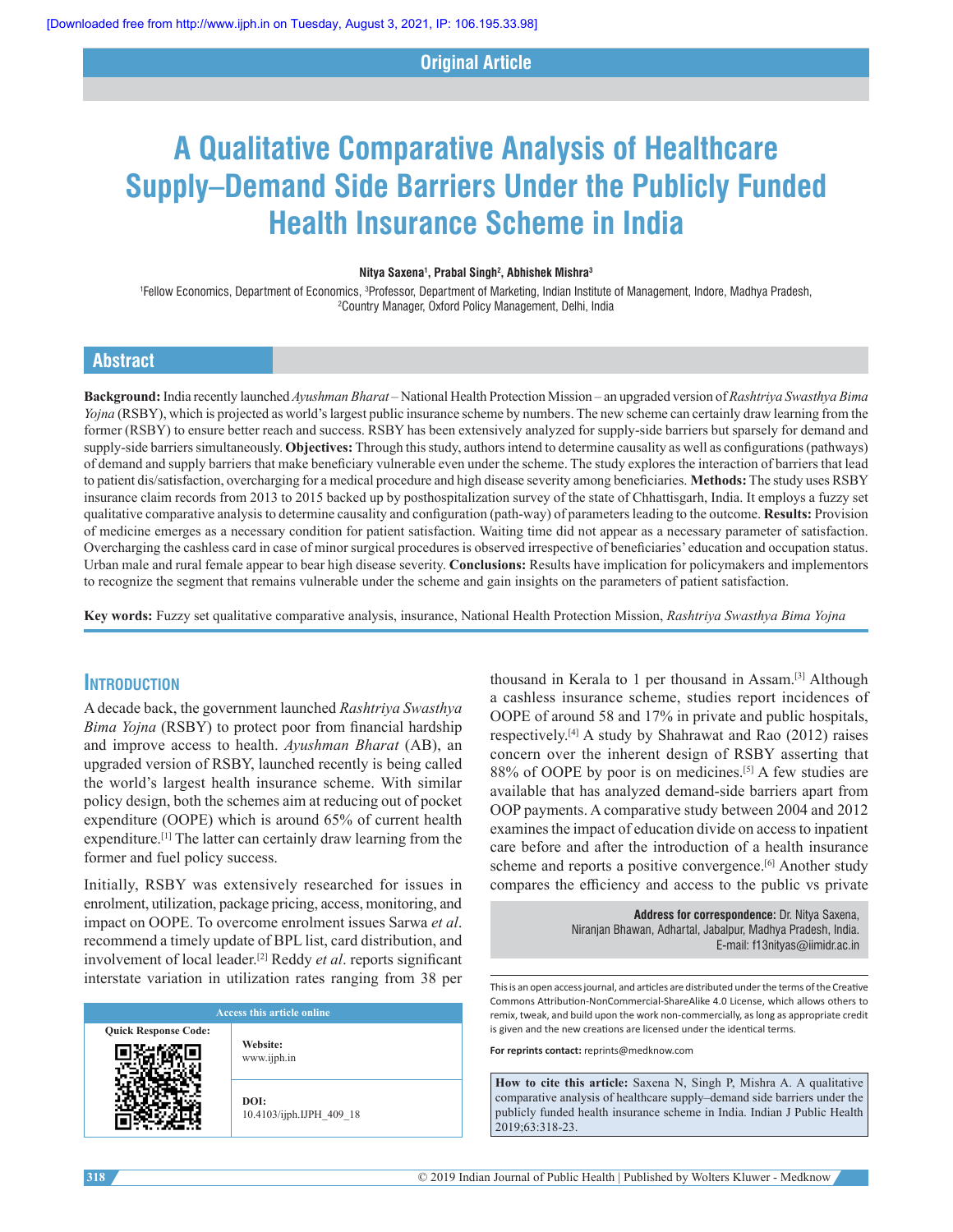hospitals under the scheme and reports access issues to private hospitals.[7]

Though OOP is the major cause of concern, yet it has been observed that healthcare seeking is often deferred not just by one barrier but by the interplay of multiple barriers. However, there is dearth of studies that have explored the demand-supply barriers interaction simultaneously which leaves the beneficiary susceptible. Through this study, authors intend to determine causality and configurations (pathway) of barriers that make beneficiary vulnerable even under the scheme. A beneficiary can be considered vulnerable if actuals do not comply with scheme design or scheme itself is not comprehensive to cater to her/his healthcare need. The article, as part of a larger work by the authors in the domain of government support for the healthcare of the needy, attempts to assess this by determining the configuration of factors that lead to (1) patient satisfaction, (2) overclaiming for a medical procedure, and (3) high disease severity among beneficiaries.

## **MaterIals and Methods**

#### **Study design**

The study examines beneficiaries of public health insurance scheme from three perspectives using fuzzy set qualitative comparative analysis (fsQCA) (based on set relations and determine which logical conclusion a data set supports).

The first question attempts to find factors that lead to beneficiary dis/satisfaction. The dis/satisfaction under the scheme can be influenced by a combination of individual-centric factors (gender, occupation, and education) and scheme‑centric factors (waiting time, medicine provision, and diagnosis charges). Even with prestated treatment rates, there have been instances of overclaiming the cashless card under the scheme.[8] Hence the second question pertains to determine characteristics of a beneficiary who is claimed more than the prescribed rate. The third question attempts to identify the characteristics of beneficiaries who bear comparatively higher disease severity. A variable is created for this purpose that maps procedures under the scheme with different "disability weights" according to procedure severity. These weights are proposed by global disease burden enterprise and vary between 0 (perfect health) and 1 (death).

The study utilizes data from the Post-hospitalization survey collected by the nodal office and insurance claims data from 2013 to 2015 in the state of Chhattisgarh, India. Since only secondary data is used, ethical committee permission was not required. The data was shared with the authors by the nodal office after the necessary permission. The claim data had records of inpatient treatment taken under RSBY and Mukhyamantri Swasthya Bima Yojna (MSBY) scheme. RSBY (centrally funded) and MSBY (state funded) are different names for the same scheme design with former catering to below poverty and later to above poverty line population and together covers 92% of state population. Substantial coverage provides an apt setting for scheme analysis.

#### **Methodology**

The study used the fsQCA 3.0 version (University of Arizona, Department of Sociology, Social Science Building, 400 Tucson, AZ 85721, USA) for the analysis (Ragin *et al*., 2006).[9] fsQCA methodology, grounded in Boolean algebra set‑relations, is a bridge between quantitative and qualitative analysis.[9] The method determines the set of logical conclusions that the data support by enlisting all the possible unique combinations of values that variables can take, and backing it up with observed data. The method, along with causality, also provides the path of the variables leading to an outcome which is an advantage over regression,[10] and hence, an advantage for social phenomena research. In fsQCA analysis, outcome and predictor variable can be dichotomous  $(0/1)$  or continuous. If all the variables are binary, analysis is carried out as crisp‑set QCA. If some of the predictor variables are continuous, it is first scaled down (or calibrated) between "0" and "1" using the tool and analyzed as fsQCA. The calibration of a continuous variable is done using fsQCA tool which utilizes three researcher input: full membership threshold, full nonmembership, and crossover point threshold. The magnitude of the calibrated value indicates the level of membership in the outcome.[11,12] In our study, distance from the hospital, package rate variation and waiting time have been calibrated using this method. Calibration only changes the magnitude of value while it continues to retain their unit (absolute value in our case). Here, package rate variation (overclaiming) refers to the difference between the prestated rate and amount claimed on the cashless card by the hospital. Further, the method considers each data point as a separate case and generates "truth tables" of  $2<sup>k</sup>$ rows (k is a number of outcome predictors) with all possible combinations. Next, the truth table is filtered using frequency and consistency score of each row calculated by the tool. Frequency represents the number of cases of each possible combination and consistency measures the percentage of cases in each row displaying the outcome.[12] A cutoff is set for frequency and consistency to filter the number of observations for subsequent fsQCA assessment. Minimally acceptable observation frequency is considered to be three,<sup>[13]</sup> and 0.85 for consistency<sup>[12]</sup> which we have used for our study. Finally, the refined table is processed further by the tool to generate solutions (configurations). In the results, raw coverage indicates the extent to which the particular configuration can explain the outcome. And, unique coverage indicates the proportion of cases that can be explained by the particular configuration. The fsQCA analysis is based on researcher assumptions as well as inputs for the cut‑off points to evaluate the membershi*P* value in a given set. The researchers in this paper have sufficient experience with prior such studies involving QCA and fsQCA to decide on the appropriate subjective inputs for an efficacious outcome and interpretation.

#### **Data description**

The posthospitalization survey (contains a mix of sociodemographic and treatment-related questions) is merged with insurance claim data using a unique key to form a complete dataset with three constructed variables: (a) distance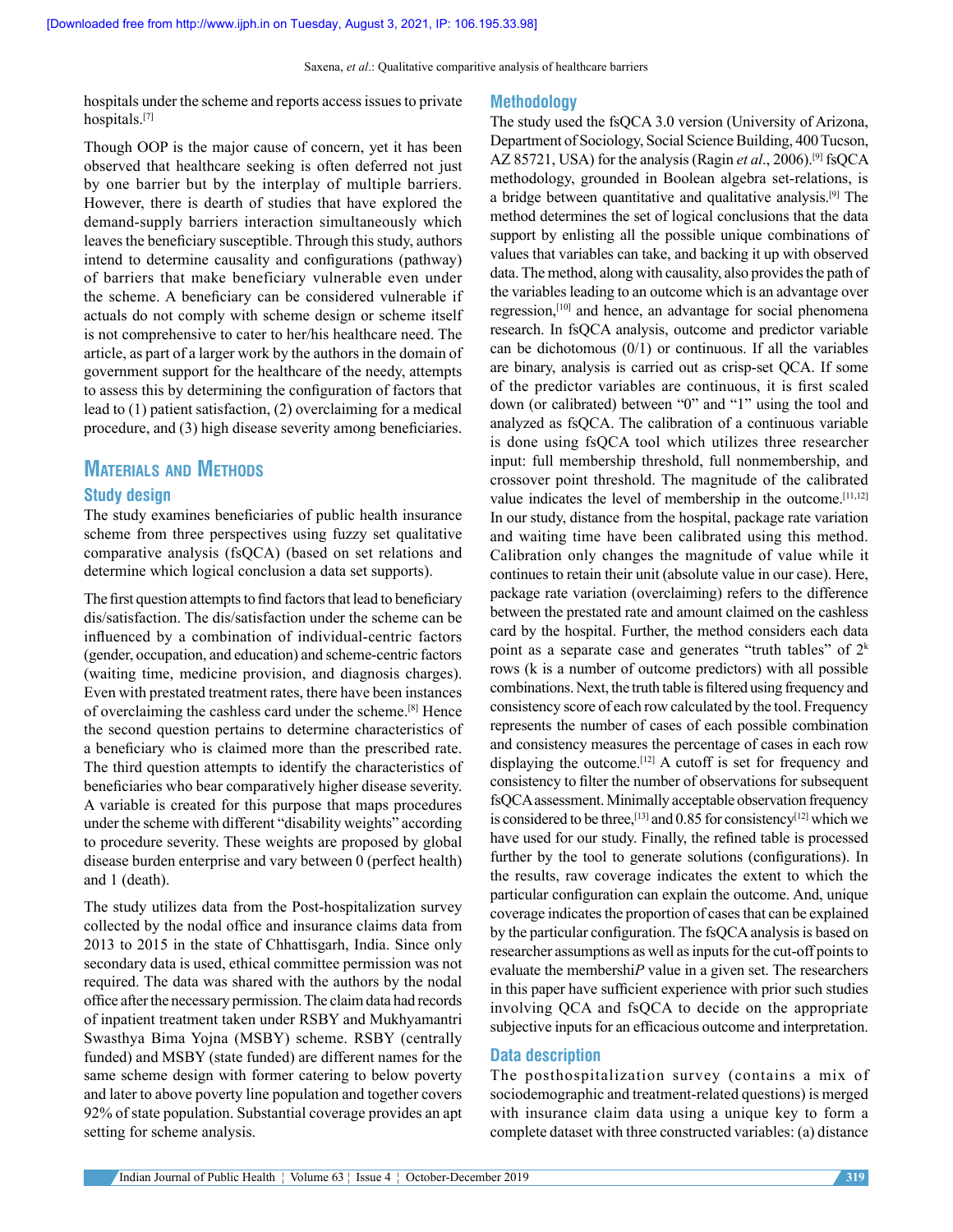Saxena, et al.: Qualitative comparitive analysis of healthcare barriers

between respondent residence and hospital, (b) disability weight of disease, and (c) package rate variation between claimed and actual. The final merged dataset has 295 data points [Figure 1].

### **Observations from claim‑data**

Two major issues are observed that can delay claim settlement process and diminish trust between hospital and claim settlement body resulting in service denial to the beneficiary. First, an incorrect package has been claimed for a particular procedure from a cashless card. Second, in a few instances, a





card is charged for multiple unrelated treatments during a single visit to the hospital thus exhausting the card limit.

### **Assignment of disability weights**

Global burden of disease study 2010 by Institute for Health Metrics and Evaluation has released diseasewise disability weights as per severity that varies from mild to moderate to severe. In the context of RSBY, which is largely a scheme to cover for inpatient/surgical treatment, it is not incorrect to assume that disease must be at moderate to severe level. The decision between moderate or severe disability weights is decided based on discharge description in consultation with a medical professional.

## **results**

Tables 1‑3 display fsQCA output of possible configurations for (a) patient satisfaction level, (b) overclaiming, and (c) high-disease severity. Consistency measures the degree of overlap between outcome set and solution variables along with complete configuration (path of variables that lead to an outcome).[11] The overall solution coverage, similar to R-square, represents the extent to which these configurations can explain patient satisfaction under the scheme.<sup>[14]</sup> In Table 1, Yes represents "presence", No represents "absence" and "doesn't matter" otherwise. For example, in Table 1, configuration 3 indicates that good patient condition  $(Y)$  in the absence of wait time  $(N)$ and the provision of medicine (Y) leads to patient satisfaction.

While arriving at the solution, we have made certain assumptions for first question. In fsQCA, assumptions are based on theoretical knowledge about the possible effect of a variable. The assumption is marked as "present/absent" if the variable's absence as well as presence may impact the outcome. It is marked to "present" if only the presence of that variable has an impact and absence is believed to have no effect (similarly for "absent") of the variable on the outcome.

| <b>Dependent variable:</b><br><b>Satisfaction level</b> | <b>Assumptions</b> | <b>Configurations</b> |              |                |       |       |                |
|---------------------------------------------------------|--------------------|-----------------------|--------------|----------------|-------|-------|----------------|
|                                                         |                    |                       | $\mathbf{2}$ | 3              | 4     | 5     | 6              |
| Patient condition                                       | Present/absent     | Yes                   | Yes          | Yes            | Yes   | Yes   | Yes            |
| Gender                                                  | Present            |                       | Yes          |                |       | Yes   |                |
| Waiting time                                            | Present/absent     | No                    | No           | N <sub>o</sub> | No    |       | Yes            |
| Advance money?                                          | Present            |                       |              |                |       |       |                |
| Medicines?                                              | Present/absent     | Yes                   | Yes          | Yes            | Yes   | Yes   | Yes            |
| Yes education of head of family                         | Present/absent     | Yes                   | Yes          |                | Yes   |       | No             |
| Yes occupation                                          | Present/absent     |                       | No           | Yes            | Yes   | Yes   | Yes            |
| Charged for diagnosis?                                  | Present            |                       |              |                |       |       |                |
| Distance                                                | Present/absent     |                       |              | Yes            | Yes   | Yes   | N <sub>o</sub> |
| Who sent you to the hospital?                           | Present            |                       |              |                |       |       |                |
| RAW coverage                                            |                    | 0.319                 | 0.102        | 0.165          | 0.112 | 0.125 | 0.058          |
| Unique coverage                                         |                    | 0.176                 | 0.056        | 0.021          | 0.016 | 0.027 | 0.015          |
| Consistency                                             |                    | 0.971                 | 0.951        | 0.950          | 0.964 | 0.947 | 0.965          |
| Overall solution coverage                               |                    | 0.529                 |              |                |       |       |                |
| Overall solution consistency                            | 0.959              |                       |              |                |       |       |                |

**Table 1: Configuration for** *Rashtriya Swasthya Bima Yojna***/Mukhyamantri Swasthya Bima Yojna beneficiary satisfaction**

Source: fsQCA tool output. fsQCA: Fuzzy set qualitative comparative analysis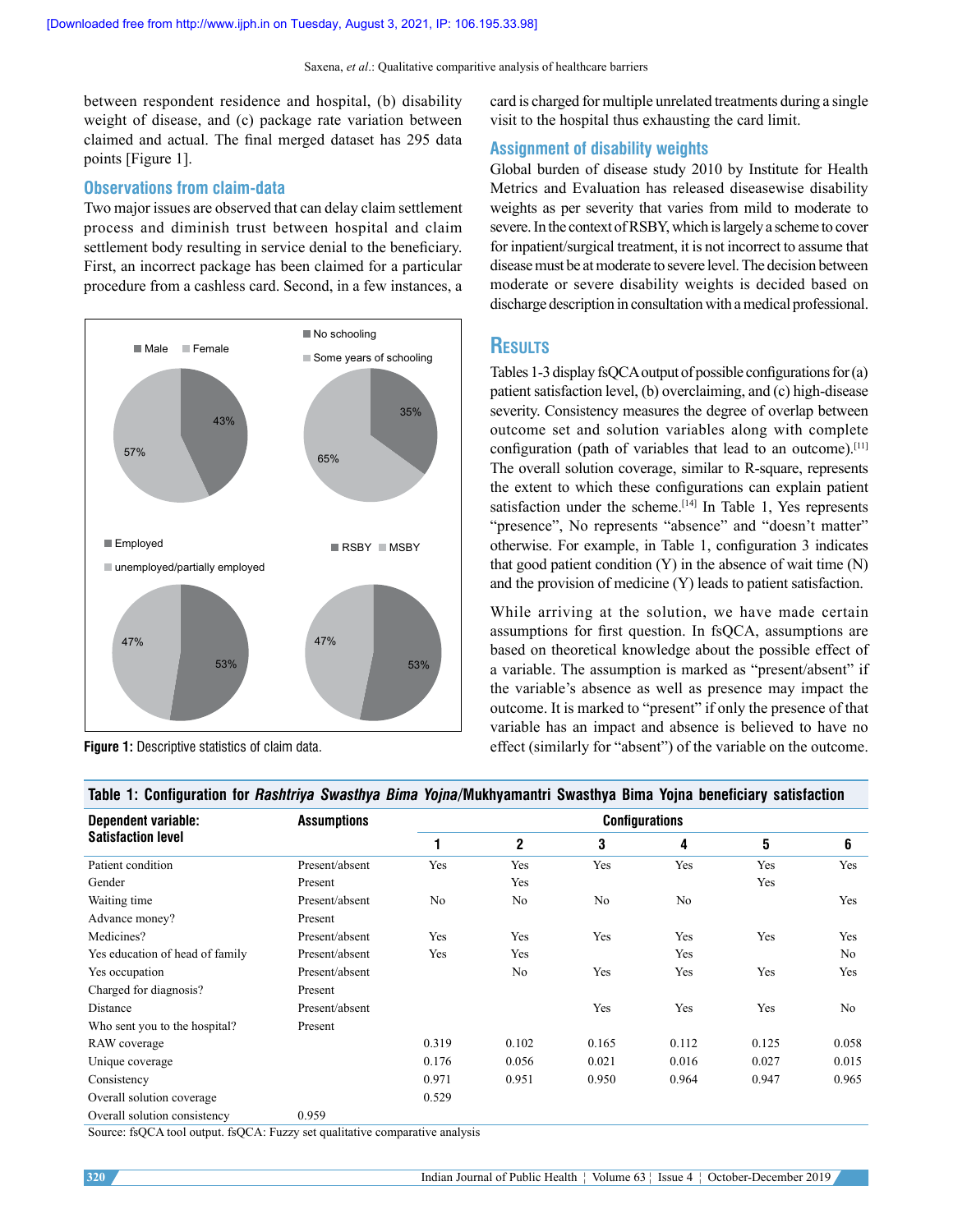#### **Table 2: Configurations for overclaiming under Rashtriya Swasthya Bima Yojna scheme**

| <b>DV: Package rate variation</b> | Assumption     | <b>Configuration</b> |       |
|-----------------------------------|----------------|----------------------|-------|
|                                   |                | 1                    | 2     |
| <b>Education HOF</b>              | Present/absent | No                   | Yes   |
| Occupation                        | Present/absent | No                   | Yes   |
| Gender                            | Present/absent | No                   | No    |
| RSBY?                             | Present/absent | No                   | No.   |
| Disability weight                 | Present/absent | No                   | No.   |
| Surgical/medical?                 | Present/absent | Yes                  | Yes   |
| RAW coverage                      |                | 0.065                | 0.092 |
| Unique coverage                   |                | 0.065                | 0.092 |
| Consistency                       |                | 0.820                | 0.750 |
| Over all solution coverage        |                | 0.157                |       |
| Over all solution consistency     | 0.781          |                      |       |

Source: fsQCA tool output. fsQCA: Fuzzy set qualitative comparative analysis

**Table 3: Configurations for higher disease severity**

| Table 5: Comigurations for inglier disease severity |                    |                      |                |  |
|-----------------------------------------------------|--------------------|----------------------|----------------|--|
| <b>DV: Disability weight</b>                        | <b>Assumptions</b> | <b>Configuration</b> |                |  |
|                                                     |                    | 1                    | 2              |  |
| Distance                                            | Present/absent     | No                   | Yes            |  |
| education of HOF                                    | Present/absent     | No                   | No             |  |
| Family size                                         | Present/absent     | Yes                  | N <sub>0</sub> |  |
| Gender                                              | Present/absent     | Yes                  | N <sub>0</sub> |  |
| Occupation                                          | Present/absent     | No                   | Yes            |  |
| RAW coverage                                        |                    | 0.052                | 0.089          |  |
| Unique coverage                                     |                    | 0.052                | 0.089          |  |
| Consistency                                         |                    | 0.758                | 0.764          |  |
| Overall solution coverage                           |                    | 0.140                |                |  |
| Overall solution consistency                        | 0.762              |                      |                |  |

Source: fsQCA tool output. fsQCA: Fuzzy set qualitative comparative analysis

For the first part we have made three assumptions (i) Only "presence" of male patient bears an effect on satisfaction level and "absence" has no effect; (ii) and (iii) Nonzero advance money and diagnosis charges, bears an impact on satisfaction level but absence does not matter. For assumption (i), there is indicative literature that suggests a preference of male over female family member in healthcare seeking.[15-17] Assumption (ii) and (iii) are baseline expectations from the scheme; therefore, we assume that deviation from the scheme design bears an impact on satisfaction.

We obtained six possible configurations with solution consistency of 95.9% and coverage of 52.9%. Among six configurations, provision of medicine and patient condition are invariably present indicating a strong linkage to satisfaction. While linkage of patient condition with satisfaction is quite intuitive, "medicine provision" as a factor indicates high expenditure on medicines. As indicated by solution 1, for an educated household, absence of waiting time accompanied by medicine provision is leading to high satisfaction. In contrast, for a household with no occupation and education (solution 6), waiting time has no impact on satisfaction level. This is an important observation in the context of developing countries.

In solution 3, even with a higher distance, there is a positive outcome because of the absence of wait time. Solution 4 presents an inquisitive configuration where even with the higher distance, there is a satisfaction based on "medicine-provision" and individual-centric factors such as education and occupation.

In the second part of the study, we explored the social positioning of beneficiaries who are overclaimed then the prescribed rate. Result suggests only two possible configurations with overall low solution coverage of 15.7% with 78% solution consistency [Table 2]. In both the solutions, the nature of the medical procedure and low disability weight are found to be a necessary condition for overclaiming. Solution 2 suggests that there is no impact of beneficiary's education and occupation on overclaiming. The overall result indicates a lack of awareness about the scheme and package rate among educated and uneducated beneficiaries equally. Furthermore, beneficiaries are overcharged for procedures that are less severe in nature.

The last subset of the study determines characteristics of the beneficiary that bear higher severity of the disease which can be an indicator of delayed care-seeking behavior.<sup>[18,19]</sup> Only two possible causal paths emerge with the overall consistency of 76% and coverage of 14%. In solution 1, an illiterate and unemployed male beneficiary residing close to a health facility with large family size appears to bear high severity of the disease. While in solution 2, a female beneficiary of an employed but uneducated household residing at a higher distance is found to bear the higher severity. Lack of education emerges as a necessary condition among people bearing high disease severity. To summarize, for beneficiaries residing close to health services, larger family size is a hindrance in seeking care under the scheme, especially for males. For beneficiaries that have to travel substantially, as in the case of rural people, females belonging to the uneducated household are having a higher severity.

## **dIscussIon**

The results reveal an important combination of barriers that led to dissatisfaction/satisfaction under the scheme. Provision of medicine emerges as a necessary condition for patient satisfaction irrespective of educational background and occupation status. Here, a supply‑side intervention (medicine availability) obscured demand‑side barriers (education and occupation) to provide patient satisfaction. This finding is in line with the National Health Accounts 2014–2015 which indicates that 43% of OOPE is due to medicines. AB ‑ National Health Protection Mission (AB‑NHPM) and earlier RSBY do have provision for medication posthospitalization which should be monitored for (1) quality and (2) over-the-counter sale of drugs in case of stock out in hospital.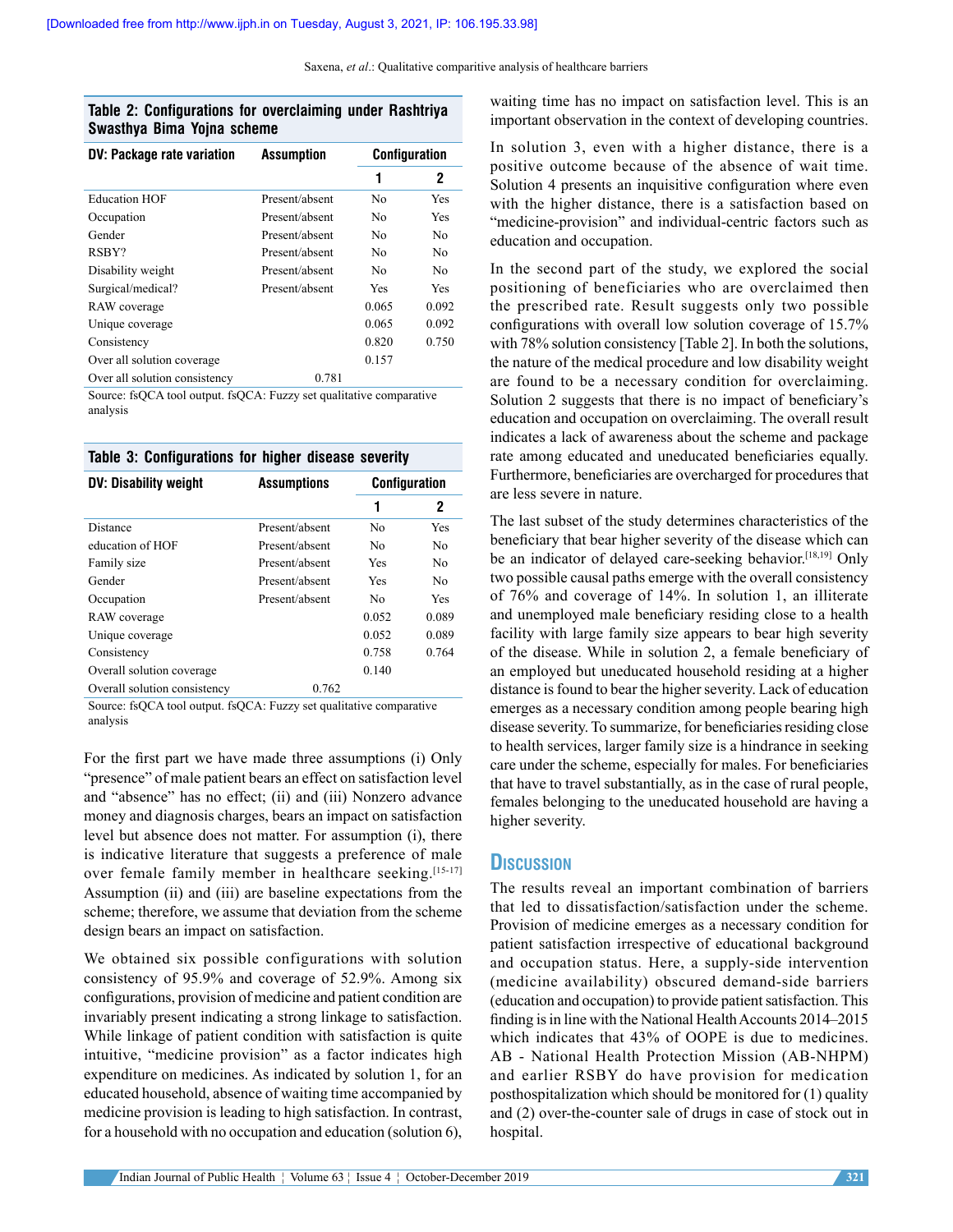Waiting time, a standard measure of hospital service quality in developed countries, did not come out as a necessary parameter of satisfaction and had a varied effect on beneficiaries. The result indicates that uneducated patients under the scheme are customary to long waiting time and do not understand the associated opportunity cost. Since most of the beneficiaries belong to far-flung areas and are often daily wage workers, the wait time should be monitored and optimized out of benevolence.

Further, the misconducts by hospitals of overclaiming the cashless card for minor surgical procedures that call for increased monitoring as education, occupation, and income level of beneficiary make no difference to this practice. Though, this practice does not burden benefi ciary directly but results in a delay in claim settlement hence weaken the trust of hospitals on payment mechanism which can further deny/delay services to benefi ciaries.

Delayed care‑seeking behavior is observed among females in far-flung rural areas. This result is disappointing because the scheme was unable to plug in the gaps of the healthcare system. It may not be lucrative for private providers to maintain a facility in the remote area. Therefore, the scheme is bound to lapse for these locations, and public health system strengthening is the only resolution. Here, AB-NHPM has proposed a major improvement over RSBY and shows intent to strengthen the primary health care system.

Similarly, unemployed and illiterate male beneficiaries with large family size who reside close to the health facility have been found to bear high disease severity. Unfortunately, no study could be found with similar result. One possible explanation can be the ceiling of five members per family which may leave a family member uncovered for large families resulting in delayed care. The new scheme has removed any cap on the family size and age which should appease the situation. The results require revalidation by future studies.

As with any other study, there are certain limitations in the present study. Posthospitalization survey is based on self-reported data and in some cases reported by a family member. Unstructured interviews could have been used to revalidate the results. The survey data was matched with actual claim data to ensure reliability. The study can be extended further to develop a health service quality scale for developing countries like India where the standards and service expectations are different from that of the developed countries.

# **conclusIon**

AB-NHPM is an ambitious venture. Fortunately, the scheme is not on the roll-on entirely unknown grounds. Precursor scheme RSBY was launched a decade before whose learning can guide the path of policy design and implementation in a better manner. The study results provide insights into the interaction of different demand and supply‑side barriers that lead to patient satisfaction, overclaiming, and disease burden severity.

Results reveal unawareness among beneficiaries (irrespective of education status) about claimed medical service and amount on their cashless card. Therefore, only efficient monitoring and technology intervention can curtail these problems. Provision of medicine at the healthcare facility emerged as an important factor of patient satisfaction where AB‑NHPM scheme should focus. Lack of education was found out to be a common trait among beneficiaries with high disease severity. The previous scheme failed to cater to the healthcare needs of women in remote locations due to poor access to empanelled hospitals. Therefore, apart from working in a public–private partnership mode, the new scheme should diligently improve public hospitals quality as well. Although the new scheme has incorporated various corrective measures in the scheme design, it is to observe if it successfully overcomes these issues after implementation.

#### **Acknowledgment**

Author would like to thank the guidance received from Prof. Deepak Sethia during the work. Furthermore, the study would not have been possible without the support of Mr. Vijendra Katre, RSBY nodal officer Chhattisgarh. Authors are thankful to Directorate of Health Services and the entire team of RSBY nodal office Chhattisgarh for their support.

#### **Financial support and sponsorship**

Thesis work was funded by IIM Indore, India.

#### **Conflicts of interest**

There are no conflicts of interest.

## **references**

- 1. World Bank. World Health Organization Global Health Expenditure Database; 2015. Available from: https://data.worldbank.org/indicator/ SH.XPD.OOPC.CH.ZS. [Last accessed on 2018 Oct 30].
- 2. Sarwa A, Aggarwal AK, Prinja S. Local elected leaders ("Panchayat") can play key role for enrolment under national health protection mission (NHPM) under 'Ayushman Bharat': lessons learnt from Rashtriya Swasth Bima Yojna (RSBY) implementation. Int J Health Syst Implement Res 2018;2:39‑48.
- 3. Reddy KS, Selvaraj S, Rao KD, Chokshi M, Kumar P, Arora V, *et al*. A critical assessment of the existing health insurance models in India. Public Health Found India 2011;4:1‑115.
- 4. Nandi S, Kanungo K, Khan MH, Soibam H, Mishra T, Garg S. A study of Rashtriya Swasthya Bima Yojana in Chhattisgarh, India. BMC Proc BioMed Central Ltd 2012;6:5.
- 5. Shahrawat R, Rao KD. Insured yet vulnerable: Out‑of‑pocket payments and India's poor. Health Policy Plan 2012;27:213‑21.
- 6. Rao M, Singh PV, Katyal A, Samarth A, Bergkvist S, Renton A, *et al.* Has the Rajiv Aarogyasri community health insurance scheme of Andhra Pradesh addressed the educational divide in accessing health care? PLoS One 2016;11:e0145707.
- 7. Katyal A, Singh PV, Bergkvist S, Samarth A, Rao M. Private sector participation in delivering tertiary health care: A dichotomy of access and affordability across two Indian states. Health Policy Plan 2015;30 Suppl 1:i23‑31.
- 8. Dasgupta R, Nandi S, Kanungo K, Nundy M, Murugan G, Neog R. What the good doctor said: A critical examination of design issues of the RSBY through provider perspectives in Chhattisgarh, India. Soc Chang 2013;43:227‑43.
- 9. Ragin CC, Kriss AD, Sean D. Fuzzy‑Set/Qualitative Comparative Analysis 2.0. Tucson, Arizona: Department of Sociology, University of Arizona; 2006. Available from: http://www.u.arizona.edu/~cragin/ fsQCA/citing.shtml. [Last accessed on 2018 Oct 30].